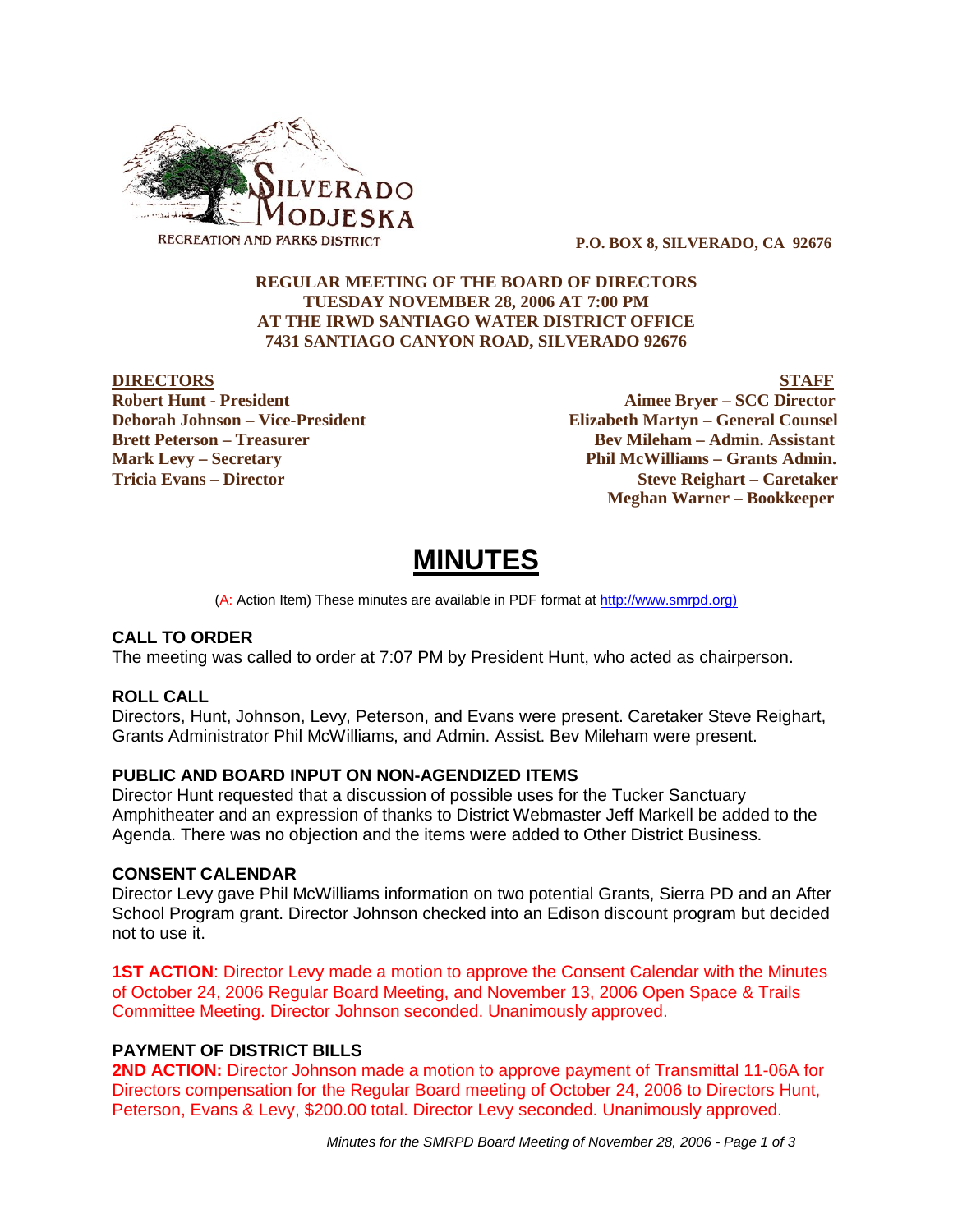**3RD ACTION:** Director Levy made a motion to approve payment of Transmittal 11-06B, District Bills, \$7,061.77. Director Johnson seconded. Unanimously approved.

**4TH ACTION:** Director Johnson made a motion to approve payment of Transmittal 11-06C, District Bills, \$349.20. Director Levy seconded. Unanimously approved.

#### **CARETAKER'S REPORT**

Caretaker Steve Reighart reported that the Modjeska phones weren't working and he would get someone out there to fix them. He is fixing a light and the drinking fountain at Modjeska Park, which is again seeing vandalism. A water timer at Silverado Community Center has been fixed. The rubber playground is cracking; Phil McWilliams will call the company that it was purchased from.

There are a few things that need to be completed or repaired by Vargas Structures before the final walk through.

## **GRANTS ADMINISTRATOR'S REPORT**

The construction at the Silverado Community Center is going well, with just a few things left to finish up. The project should be completed before Christmas.

Director Johnson said that the existing tables and chairs are in bad condition, she will call someone to haul away the used and worn out old furniture. Director Hunt suggested that they should be offered to the Volunteer Fire Departments.

# **OTHER DISTRICT BUSINESS**

The AB1234 Ethics Training completion forms are due by December 31, 2006. Directors Hunt, Johnson and Peterson have submitted said forms. Director Hunt said they could be turned in at the next Board Meeting rescheduled for December 16, 2006 at 8:30am at the Silverado Community Center.

There was a discussion about painting and improvements needed at the Modjeska Community Center. Director Johnson will meet monthly with Phil McWilliams, Steve Reighart and possibly Bonnie Smith to discuss upgrading the Center. Director Johnson is also working on improving the Maple Springs building in Silverado.

**5th ACTION:** Following discussion, Director Johnson made a motion to approve a \$5.00 an hour rate increase for Grants Administrator Phil McWilliams. Director Levy seconded. Unanimously approved.

The Board discussed an Adopt A Highway program for Santiago and Silverado Canyon Roads. Director Levy is working on this. He has contacted Supervisor Campbell and the Adopt A Highway group, and is waiting for a reply.

**6th ACTION:** Director Johnson made a motion to authorize \$2,000 to purchase 50 padded, stacking chairs for the Silverado Community Center. Director Peterson seconded. Unanimously approved.

Phil McWilliams will purchase the chairs. He will also seek quotes for a monthly cleaning service in both Community Center buildings.

Measure M was discussed. The Board talked about having a liaison that would officially represent SMRPD at the Measure M proceedings. The Board discussed meeting with the community to collaborate on thoughts and ideas.